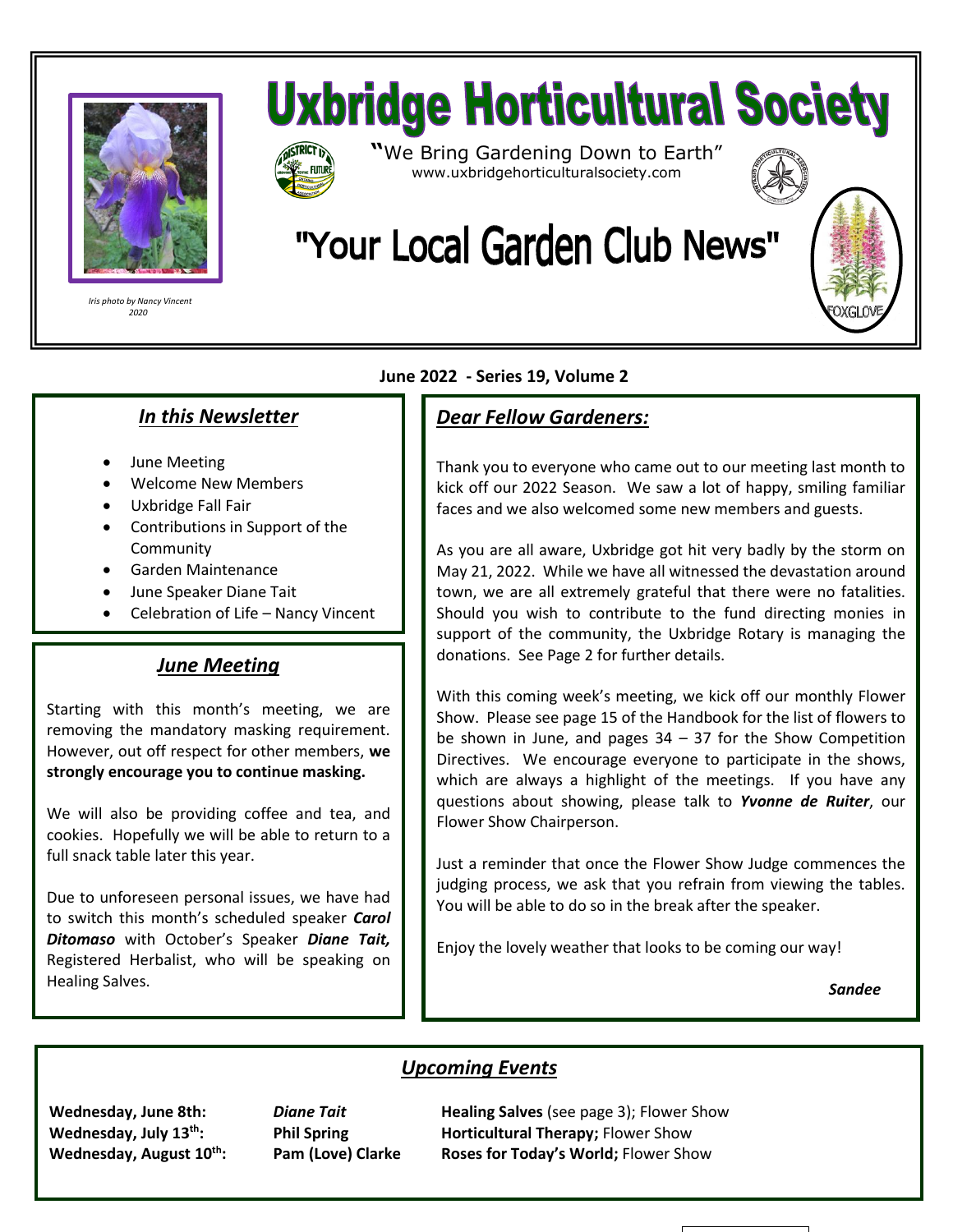#### *Welcome New Members*

Please welcome the following new members to our Club:

- Nellie Brouns **Dian Paule** Cheryl Campbell Mary Philpott Michele Gignac Mike Slade Doreen Hilliard Carolyn Thebe Bruni Nielson Wendy Wood
	-

#### *Uxbridge Fall Fair*

The **Uxbridge Fall Fair** is a GO this year, with the theme "**Your Country Fair**"!! The Fair will be held the weekend of September  $9^{\text{th}}$  to  $11^{\text{th}}$ .

The Fair is looking for volunteers to work in 2-hour shifts as follows:

Saturday, September  $10^{th}$ : between 10:00 a.m. and 8:00 p.m.

Sunday, September 11<sup>th</sup>: between 10:00 a.m. and 4:00 p.m.

If you are interested in helping out, please talk to *Bev Latva* or email her at: **chalnger@sympatico.ca**

#### *Contributions in Support of the Community*

The Rotary Club of Uxbridge is set up to accept and distribute financial donations to the community. All donations over \$20.00 are eligible for a tax receipt if you submit your name, address and e-mail address with your donation.

| E-transfers can be sent to: | uxbridgerotaryfoundation@gmail.com                                 |
|-----------------------------|--------------------------------------------------------------------|
| Cheques can be sent to:     | Rotary Club of Uxbridge Charitable Foundation<br>121 Second Street |
|                             | Uxbridge, Ontario L9P 2A2                                          |

The Uxbridge Rotary is a trusted community partner and has taken on this critical project.



#### *Garden Maintenance*

Our hardworking group of members maintaining the gardens of Uxbridge is looking for additional help. It is a great way to get some exercise, get to know some of your fellow members better and make a valuable contribution to the community. Please contact *Agnes Croxford* either at the meeting or e-mail [acroxford@gmail.com](mailto:acroxford@gmail.com) if you have any questions or are able to volunteer.

Any amount of time you can make available would be much appreciated!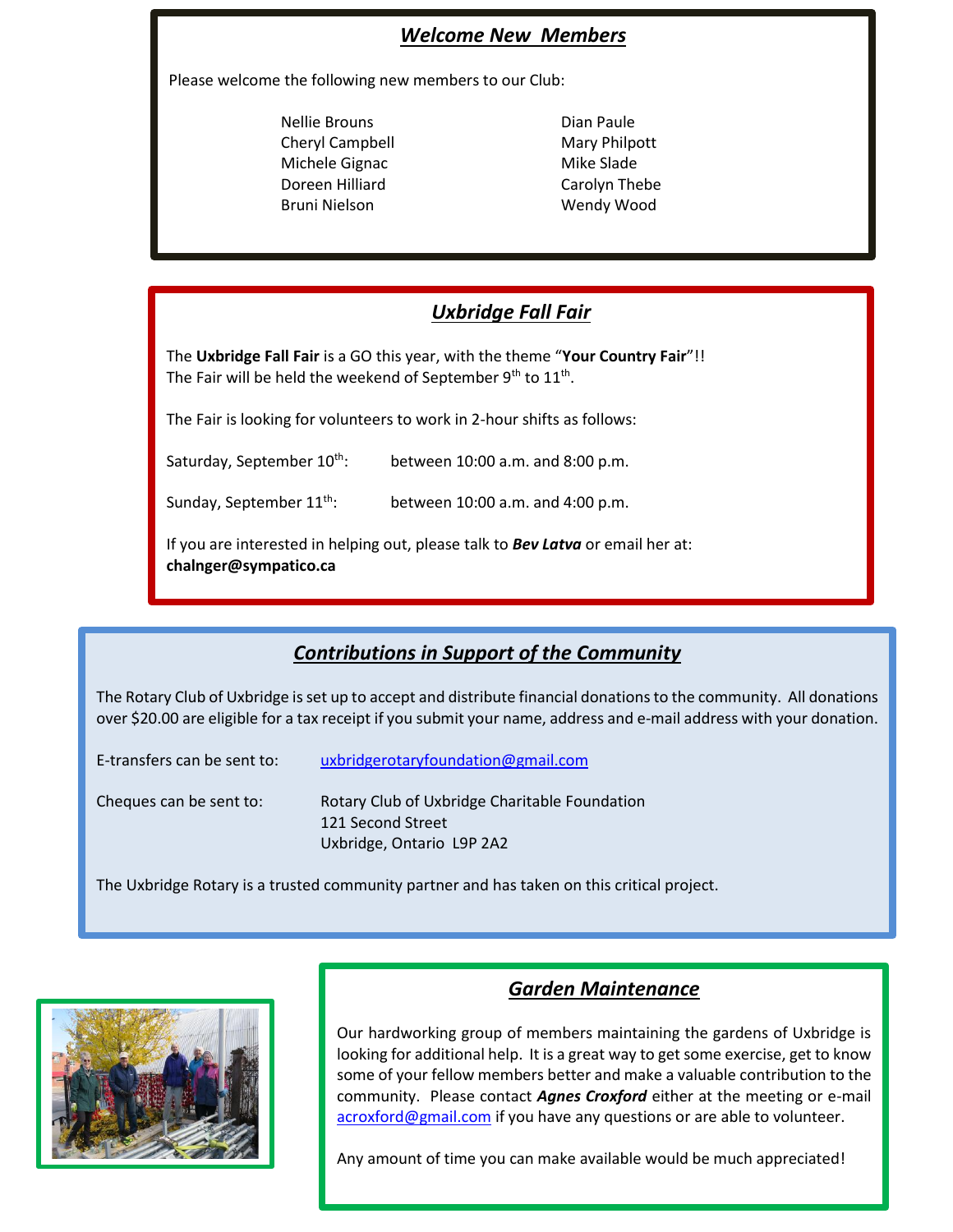#### *June Speaker – Diane Tait, Registered Herbalist*

In Diane's own words:

"As I walked in the woods that April of 1985, the spring after my father's death, something very important happened. I became aware of the green people, the plants flowering so bounteously and joyfully all around me. They called to me and started my healing and continue to support my health in all its aspects to this day.

We are all of this earth with us humans the last to arrive. The plants have been providing their chemical know-how to all sorts of situations and conditions needing their healing and balancing powers long before we came on the scene. For example, a plant can alter its chemistry in as little as 24 hours in response to being eaten by a specific insect! When used in a knowledgeable way, plant medicine is a therapy that works and that we can trust to be naturally balanced and holistic.

I was trained in Toronto, Ontario, in a 3-year course in clinical herbal therapy offered by Dominion Herbal College. This college, founded in 1926, is the oldest existing herbal college in Canada. As a student I received instruction in anatomy and physiology, pathology, herbal material medica, herbal therapeutics, botany, pharmacology, biochemistry, and nutrition. Each student completed 500 hours of hands-on clinical experience in Dominion's student herbal clinic.

I have been making herbal remedies with attention and love since I began my business, Greenwood Botanicals, in 1993. I either grow the plants organically or harvest them with care in a clean, wild environment. I personally make over 90% of the tinctures (alcoholic extracts), salves and tea blends used in your treatment."

Diane can be reached at: **[dianeseuf@rogers.com](mailto:dianeseuf@rogers.com)**

#### *Celebration of Life – Nancy Vincent*

Just a reminder of the **Celebration of Life** to be held for *Nancy Vincent*. Details as follows:

Saturday, June  $25<sup>th</sup>$ , 2022 at 2:00 p.m.

Low & Low Funeral Home - Uxbridge Chapel 23 Main Street South Uxbridge, ON L9P 1M8

"*I wonder what it would be like to live in a world where it was always June."*

*… L.M. Montgomery, Anne of the Island*